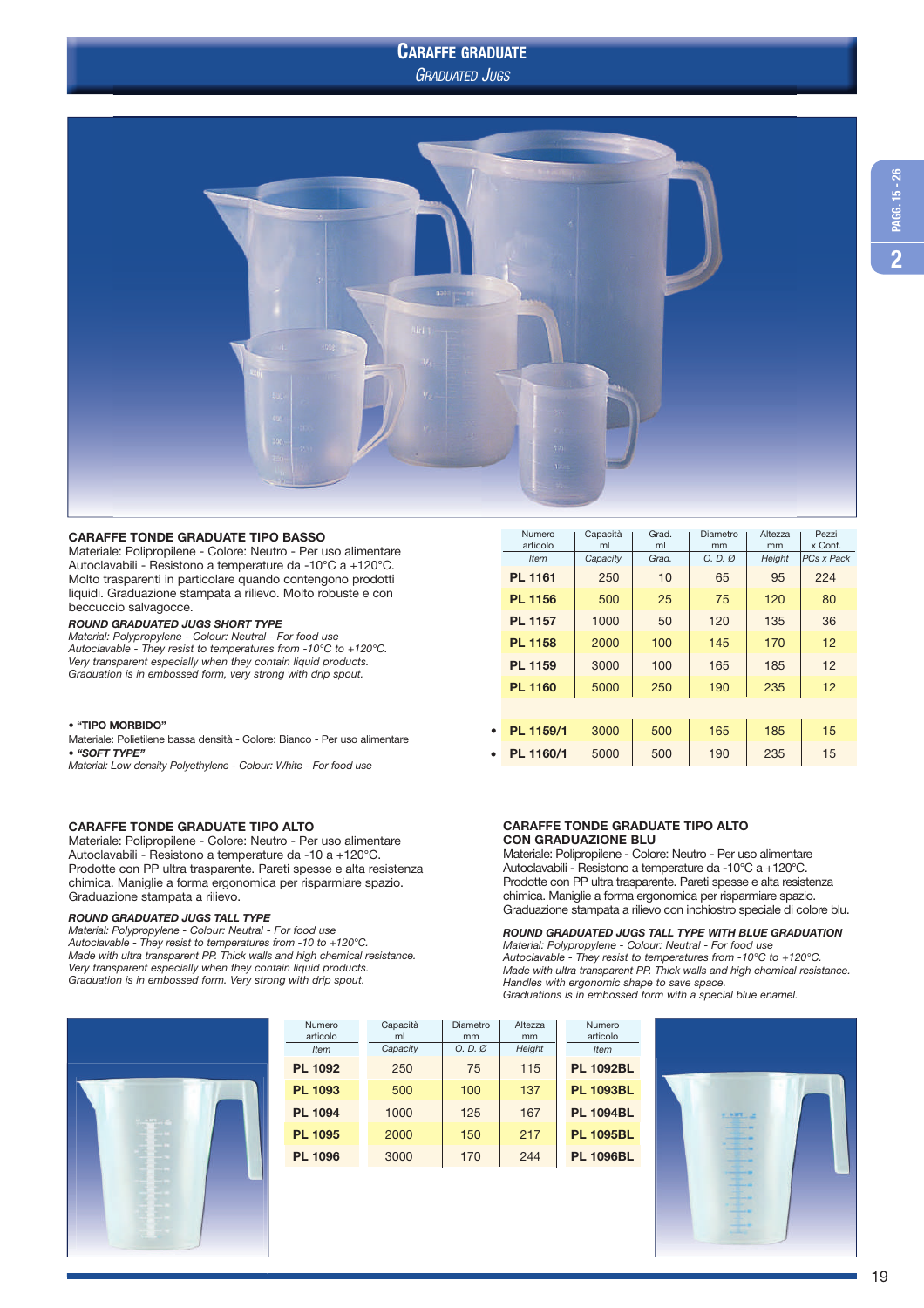# **Funnels** IMBUTI



### IMBUTI PER TRAVASO

Materiale: Polietilene alta densità Colore: Bianco Per uso alimentare Di uso generico, per liquidi. Con bordo, nervatura esterna per sfogo aria e occhiello per appenderlo comodamente.

FUNNELS FOR TRANSFER Material: High density Polyethylene Colour: White For food use General purpose for liquids. With rim, outer rib air vent and eyelet for easy hanging.

| Numero<br>articolo | Diametro Sup.<br>mm | Diametro Inf.<br>mm | Capacità<br>ml | Lungh. gambo<br>mm. |
|--------------------|---------------------|---------------------|----------------|---------------------|
| <b>Item</b>        | Upper Ø             | Lower Ø             | Capacity       | Sten lenght         |
| <b>PL 171</b>      | 80                  | 8                   | 100            | 30                  |
| <b>PL 172</b>      | 100                 | 10                  | 300            | 40                  |
| <b>PL 173</b>      | 120                 | 12                  | 450            | 50                  |
| <b>PL 174</b>      | 140                 | 16                  | 750            | 55                  |
| <b>PL 175</b>      | 180                 | 18                  | 1500           | 67                  |
| <b>PL 176</b>      | 220                 | 21                  | 1750           | 80                  |
| <b>PL 177</b>      | 260                 | 25                  | 4000           | 85                  |
| <b>PL 178</b>      | 310                 | 30                  | 5500           | 90                  |
| <b>PL 198</b>      | 420                 | 40                  | 10000          | 125                 |
| <b>PL 199</b>      | 450                 | 45                  | 11000          | 150                 |

Materiale: Polipropilene - Colore: Neutro - Per uso alimentare Progettati per polveri, possono essere usati anche per liquidi.

Nervature esterne e grande resistenza chimica.

External ribs and high chemical resistance.

Material: Polypropylene - Colour: Neutral - For food use. Designed for powder, they can be also used for liquids.

# IMBUTO CON FILTRO CON CODULO FLESSIBILE

Materiale: Polietilene alta densità - Per uso alimentare Colore: Bianco

#### FUNNEL WITH FILTER WITH FLEXIBLE SHANK

Material: High density Polyethylene - For food use Colour: White



| Numero<br>articolo | Diametro Sup. Diametro Inf.<br>mm  | mm      |
|--------------------|------------------------------------|---------|
| <b>Item</b>        | Upper Ø                            | Lower Ø |
| <b>PL 202</b>      | 210                                | 20      |
| <b>PL 202/F</b>    | Filtro di ricambio<br>Spare filter |         |

| Numero<br>articolo | Diametro | Diametro stelo |
|--------------------|----------|----------------|
|                    | mm       | mm             |
| <b>Item</b>        | O. D. Q  | Sten Ø         |
| <b>PL 140</b>      | 65       | 15             |
| <b>PL 141</b>      | 80       | 21             |
| <b>PL 142</b>      | 100      | 22             |
| <b>PL 143</b>      | 120      | 26             |
| <b>PL 145</b>      | 150      | 28             |

IMBUTI PER POLVERI

FUNNELS FOR POWDERS



# IMBUTI PER ANALISI

Materiale: Polipropilene - Colore: Neutro - Per uso alimentare Per normali utilizzi di laboratorio - Autoclavabili a +121°C. Con scanalature per prevenire sacche d'aria e contropressione.

# FUNNEL FOR ANALYSYS

Material: Polypropylene - Colour: Neutral - For food use For standard laboratory uses - Autoclavable at +121°C. With grooves to prevent air pockets and backpressure.

# IMBUTI PER ANALISI CON NERVATURE ELICOIDALI INTERNE

Materiale: Polipropilene - Colore: Neutro - Per uso alimentare Per utilizzi di laboratorio - Autoclavabili a +121°C. Nervature interne che aumentano la velocità di filtrazione.

# FUNNELS FOR ANALYSIS WITH INTERNAL TWIST RIBS

Material: Polypropylene - Colour: Neutral - For food use For standard laboratory uses - Autoclavable at +121°C. Internal ribs that increase the filtration speed.



| Numero<br>articolo | Diametro<br>mm    | Lungh. gambo<br>mm | Diametro stelo<br>mm | Numero<br>articolo |
|--------------------|-------------------|--------------------|----------------------|--------------------|
| <b>Item</b>        | $O. D. \emptyset$ | Tube lenght        | $O. D. \emptyset$    | <b>Item</b>        |
| <b>PL 212</b>      | 40                | 35                 | 6                    | <b>PL 212R</b>     |
| <b>PL 213</b>      | 60                | 55                 | 8                    | <b>PL 213R</b>     |
| <b>PL 214</b>      | 80                | 76                 | 8                    | <b>PL 214R</b>     |
| <b>PL 215</b>      | 100               | 106                | 10                   | <b>PL 215R</b>     |
| <b>PL 216</b>      | 120               | 122                | 16                   | <b>PL 216R</b>     |
| <b>PL 217</b>      | 150               | 150                | 16                   | <b>PL 217R</b>     |
|                    |                   |                    |                      |                    |

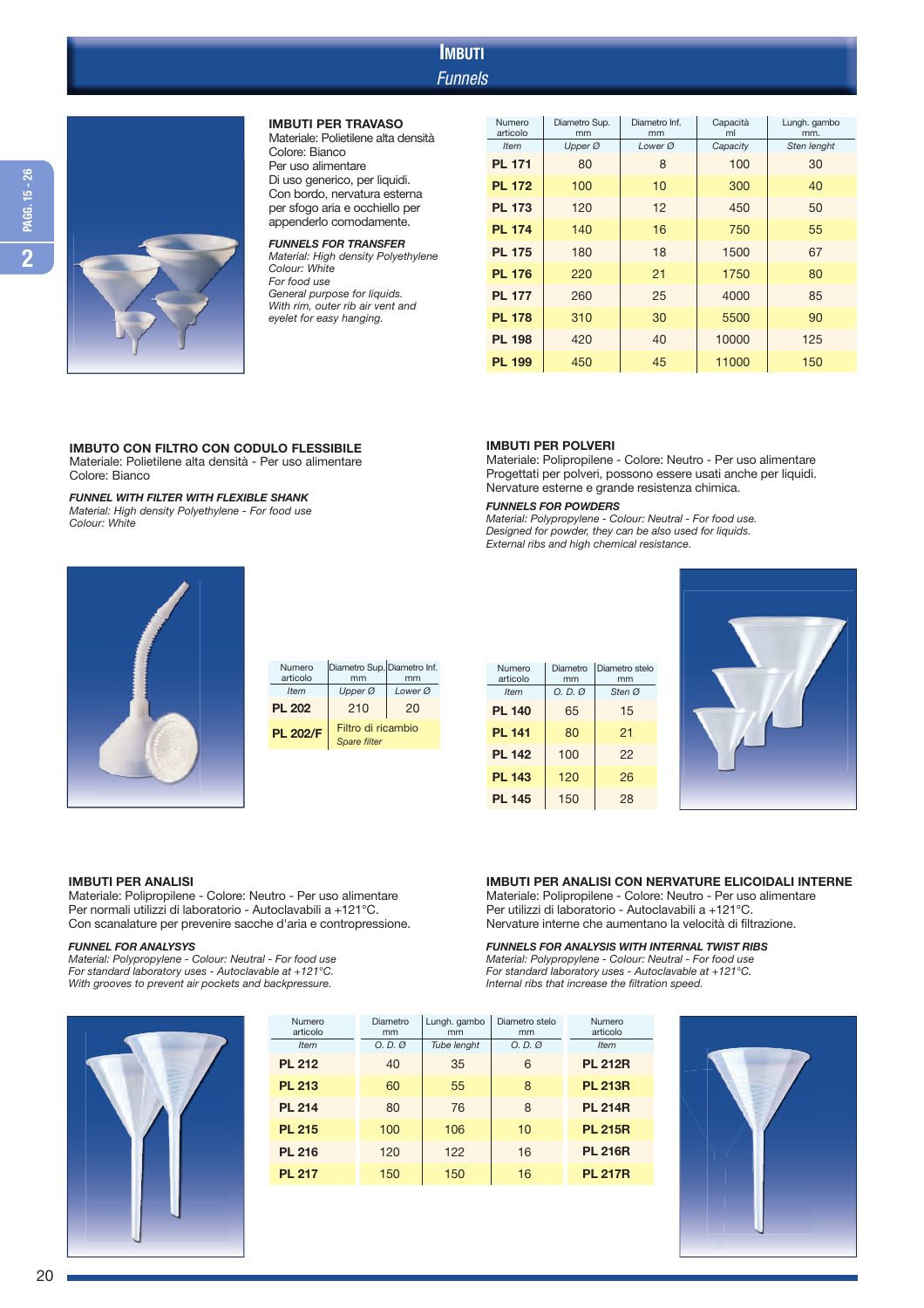# OILERS - SCOOPS - LARGE CUP OLIATORI - SESSOLE - TAZZONE

## SESSOLE

Materiale: Polietilene alta densità Colore: Neutro - Per uso alimentare Per prelevamento di campionature di materiali solidi e granulati. Fondo arrotondato per un miglior utilizzo.

### **SCOOPS**

Material: High density Polyethylene<br>Colour: Neutral - For food use<br>For withdrawal of solid and granulates samples.<br>They have rounded bottom for a better use.

| Numero<br>articolo | Capacità<br>ml | Lung. totale<br>mm | Lung. utile<br>mm |
|--------------------|----------------|--------------------|-------------------|
| <b>Item</b>        | Capacity       | <b>Total lengh</b> | Useful lengh      |
| <b>PL 62</b>       | 90             | 180                | 125               |
| <b>PL 63</b>       | 250            | 240                | 155               |
| <b>PL 64</b>       | 600            | 300                | 195               |
| <b>PL 65</b>       | 1100           | 360                | 240               |
| <b>PL 67</b>       | 1500           | 400                | 285               |

| Numero<br>articolo | Capacità<br>ml | Lung. totale<br>mm | Lung. utile<br>mm |
|--------------------|----------------|--------------------|-------------------|
| <b>Item</b>        | Capacity       | Total lengh        | Useful lengh      |
| <b>PL 66</b>       | 2000           | 400                | 305               |



# SESSOLA CON FONDO PIANO

Materiale: Polipropilene Colore: Neutro - Per uso alimentare Per prelevamento di campionature di materiali solidi e granulati.

SCOOP WITH FLAT BOTTOM Material: Polypropylene Colour: Neutral - For food use For withdrawal of solids and granulate samples.



| <b>Numero</b><br>articolo | Capacità<br>ml | Lung. totale<br>mm | Lung. utile<br>mm |
|---------------------------|----------------|--------------------|-------------------|
| <b>Item</b>               | Capacity       | Total lengh        | Useful lengh      |
| <b>PL 2147</b>            | 3000           | 200                | 115               |

# **TAZZONE**

Materiale: Polietilene alta densità Colore: Bianco - Per uso alimentare

#### LARGE CUP

Material: High density Polyethylene Colour: White - For food use



| Numero<br>articolo<br><b>Item</b> | Capacità<br>ml<br>Capacity | Diametro<br>mm<br>O. D. Q | Alt. Totale<br>mm<br>Height |
|-----------------------------------|----------------------------|---------------------------|-----------------------------|
| <b>PL 1301</b>                    | 50                         | 35                        | 150                         |
| <b>PL 1302</b>                    | 125                        | 44                        | 217                         |
| PL 1303                           | 250                        | 58                        | 252                         |
| <b>PL 1304</b>                    | 500                        | 70                        | 282                         |
| <b>PL 1305</b>                    | 750                        | 81                        | 298                         |

OLIATORI Con canna metallica Materiale: Polietilene bassa densità Colore: Neutro

METAL ROD OILERS Material: Low density Polyethylene Colour: Neutral